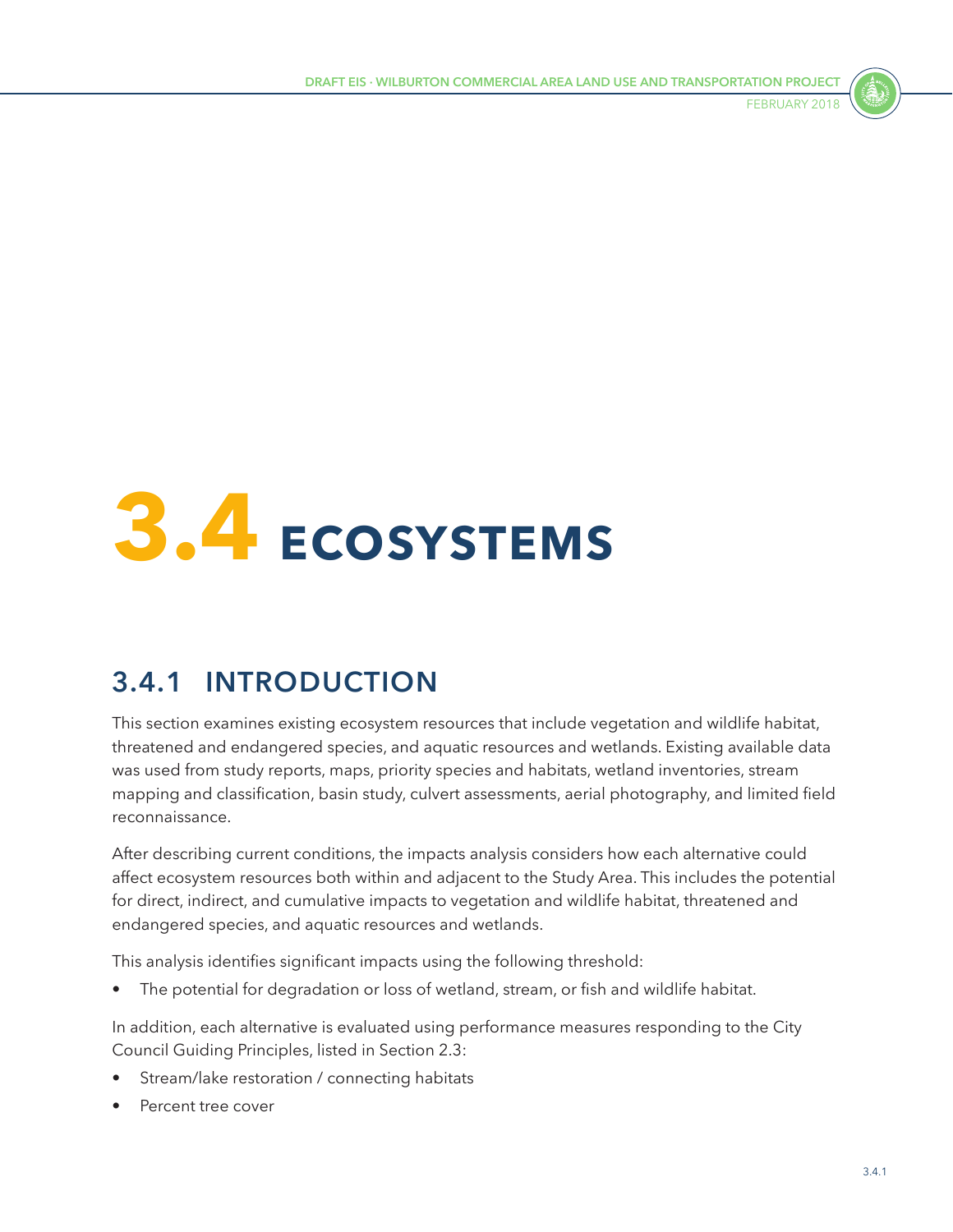The Mitigation section includes features of the alternatives that can mitigate adverse impacts, other City programs and regulations, other projects in the Study Area by the City or others, and ecosystem restoration or enhancements (e.g., beneficial impacts).

This analysis focuses on the Study Area defined in Section 2.2 and shown in Exhibit 2–5.

# **3.4.2 AFFECTED ENVIRONMENT**

## **REGULATORY ENVIRONMENT**

There are numerous existing applicable regulations intended to reduce the potential environmental impacts of development and redevelopment projects. Bellevue City Code, and State and Federal laws establish environmental regulations and procedures that affect development and use of property. These regulations are meant to ensure impacts to the environment are avoided, minimized, documented, and mitigated. Established procedures provide opportunity for public notice and comment. State Growth Management Act (GMA) identifies critical areas and requires cities to adopt development regulations to protect functions and values of critical areas based on best available science. Designated critical areas are protected from avoidable development impacts. See Mitigation Measures for a summary of applicable regulations and commitments regarding ecosystem protection.

## **VEGETATION AND WILDLIFE HABITAT**

Vegetation and riparian habitat in the Study Area are limited and primarily associated with Lake Bellevue and short reaches of open channel along Sturtevant Creek, including a wetland located in the southwestern part of the Study Area at the intersection of 116th Avenue NE and Main Street, referred to herein as the Main Street Wetland.

The Study Area is almost entirely impervious (pavement and roofs), with tree canopy in City of Bellevue-designated critical areas such as Sturtevant Creek, the Main Street wetland, and on the steep slopes east and west of the Eastside Rail Corridor (ERC). On some streets and parcels, street trees and parking lot landscaping are visible, but are generally sparse throughout. Large, impervious parking lots associated with auto dealerships are a prominent feature in this area.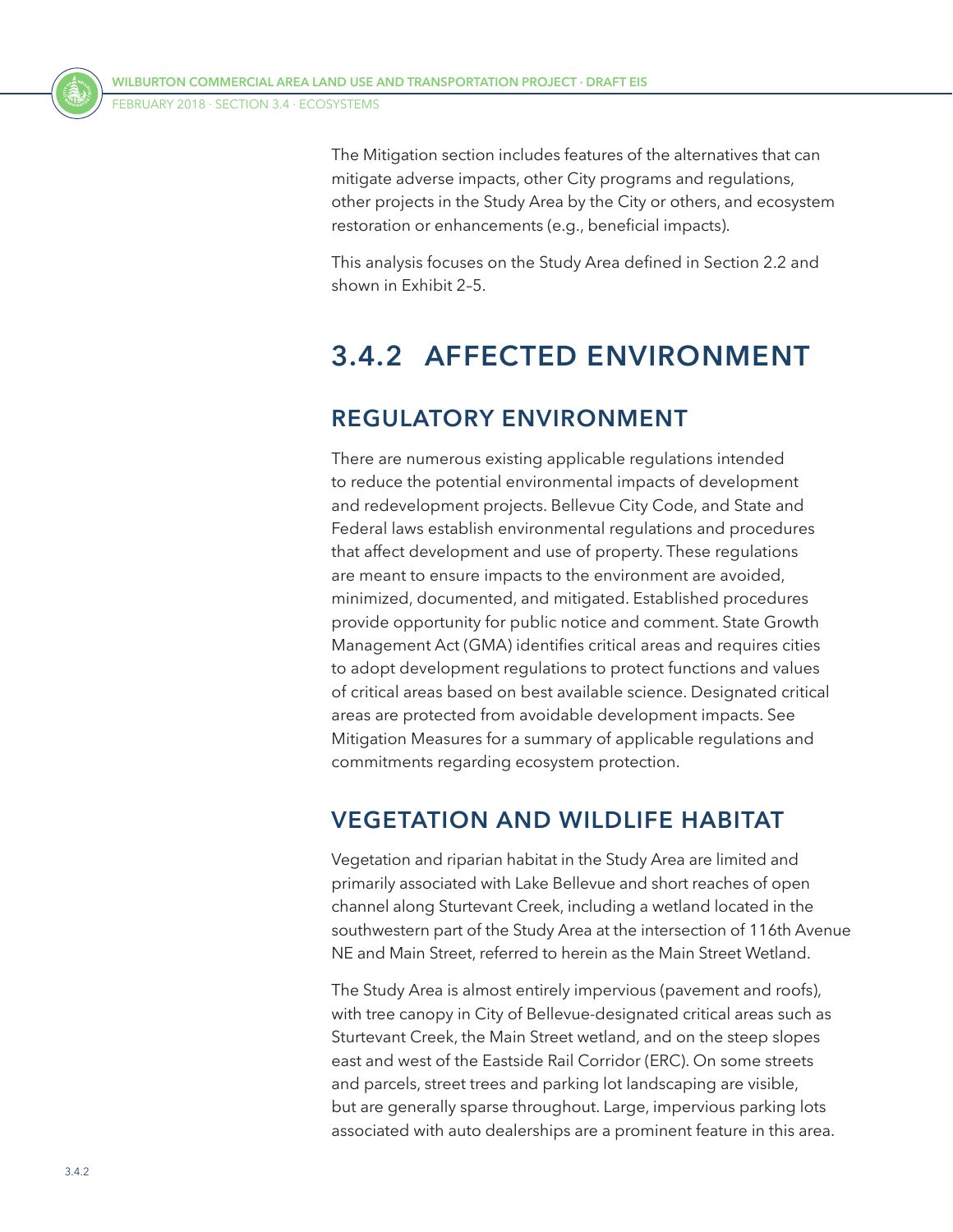The Study Area is bisected north-to-south by the ERC. King County is undertaking a master planning process for this corridor to develop a regional trail. Because of its width, continuity, and vegetated boundaries, the ERC serves in part as a corridor for wildlife to move through portions of the area. Planned improvements to the ERC are expected to restore a trail connection over I-405 that may enhance wildlife movement and connectivity to and from Mercer Slough.

#### **THREATENED AND ENDANGERED SPECIES**

Review of the Washington Department of Fish and Wildlife (WDFW) priority species and habitats online database did not identify the known presence of priority species in the planning area. A barrier on Sturtevant Creek at the I-405 culvert prevents migration of aquatic species including salmon and trout from that point upstream. Cutthroat trout may be resident fish, and culvert barriers may not prevent their presence.

Review of the City's Critical Areas Ordinance (CAO) identifies 23 species of local importance as listed in [Exhibit 3.4–1.](#page-2-0) Habitat assessments are required for permits that impact critical areas and should be conducted to assess the presence of and potential impacts to species of local importance.

| 1. | Bald eagle (Haliaeetus leucocephalus)     | 13. Western big-eared bat (Plecotus townsendii) |
|----|-------------------------------------------|-------------------------------------------------|
| 2. | Peregrine falcon (Falco peregrinus)       | 14. Keen's myotis (Myotis keenii)               |
| 3. | Common loon (Gavia immer)                 | 15. Long-legged myotis (Myotis volans)          |
| 4. | Pileated woodpecker (Dryocopus pileatus)  | 16. Long-eared myotis (Myotis evotis)           |
| 5. | Vaux's swift (Chaetura vauxi)             | 17. Oregon spotted frog (Rana pretiosa)         |
| 6. | Merlin (Falco columbarius)                | 18. Western toad (Bufo boreas)                  |
| 7. | Purple martin (Progne subis)              | 19. Western pond turtle (Clemmys marmorata)     |
| 8. | Western grebe (Aechmophorus occidentalis) | 20. Chinook salmon (Oncorhynchus tshawytscha)   |
| 9. | Great blue heron (Ardea herodias)         | 21. Bull trout (Salvelinus confluentus)         |
|    | 10. Osprey (Pandion haliaetus)            | 22. Coho salmon (Oncorhynchus kisutch)          |
|    | 11. Green heron (Butorides striatus)      | 23. River lamprey (Lampetra ayresi)             |
|    | 12. Red-tailed hawk (Buteo jamaicensis)   |                                                 |

#### <span id="page-2-0"></span>**Exhibit 3.4–1** City of Bellevue Species of Local Importance

*Source: City of Bellevue Land Use Code 20.25H.150*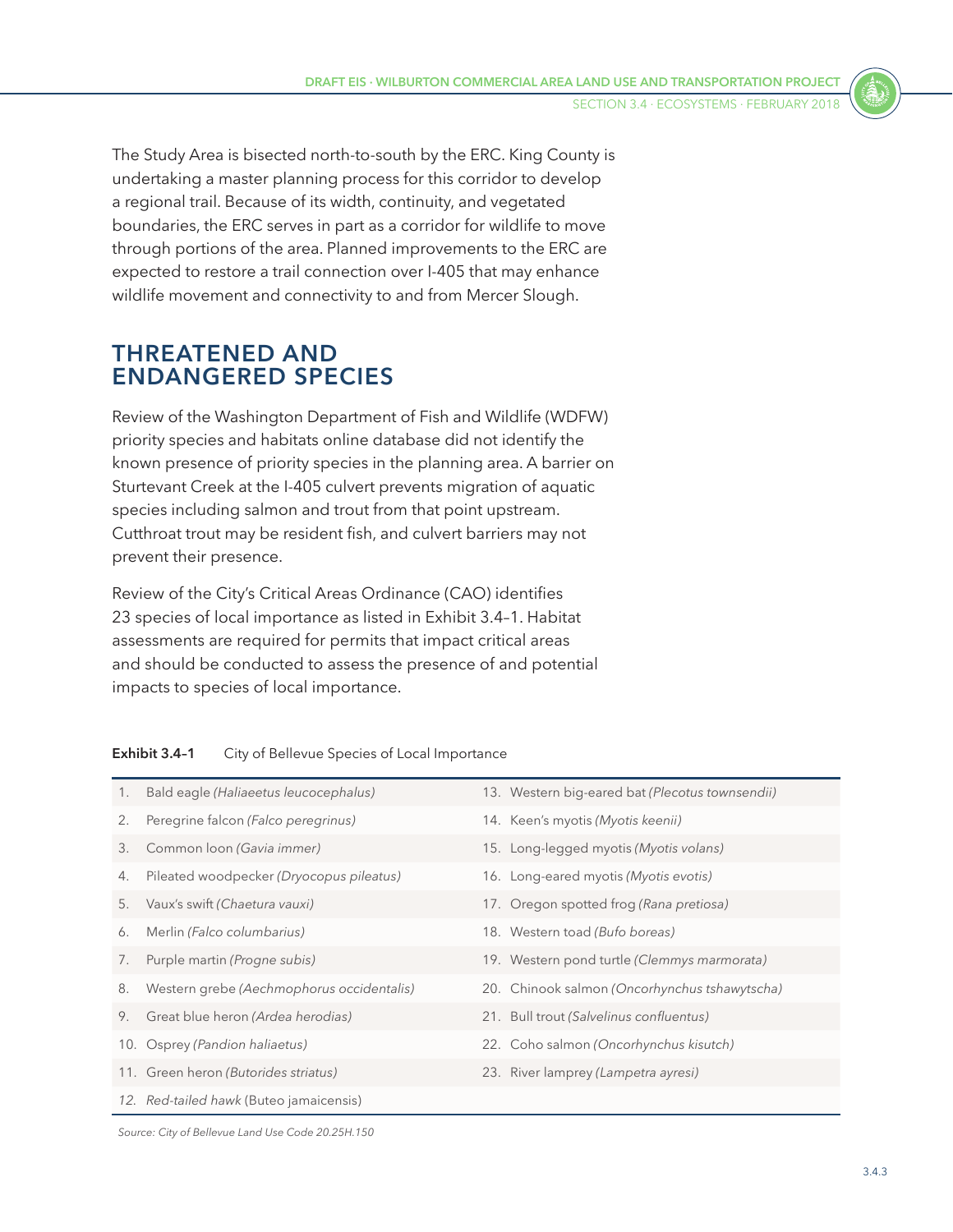

#### **Exhibit 3.4–2** Ecosystem Resources—Lake Bellevue, Sturtevant Creek, and Main Street Wetland

*Source: National Wetland Inventory, Washington State Dept. of Natural Resources, Washington State Dept. of Natural Resources, BERK, 2017*

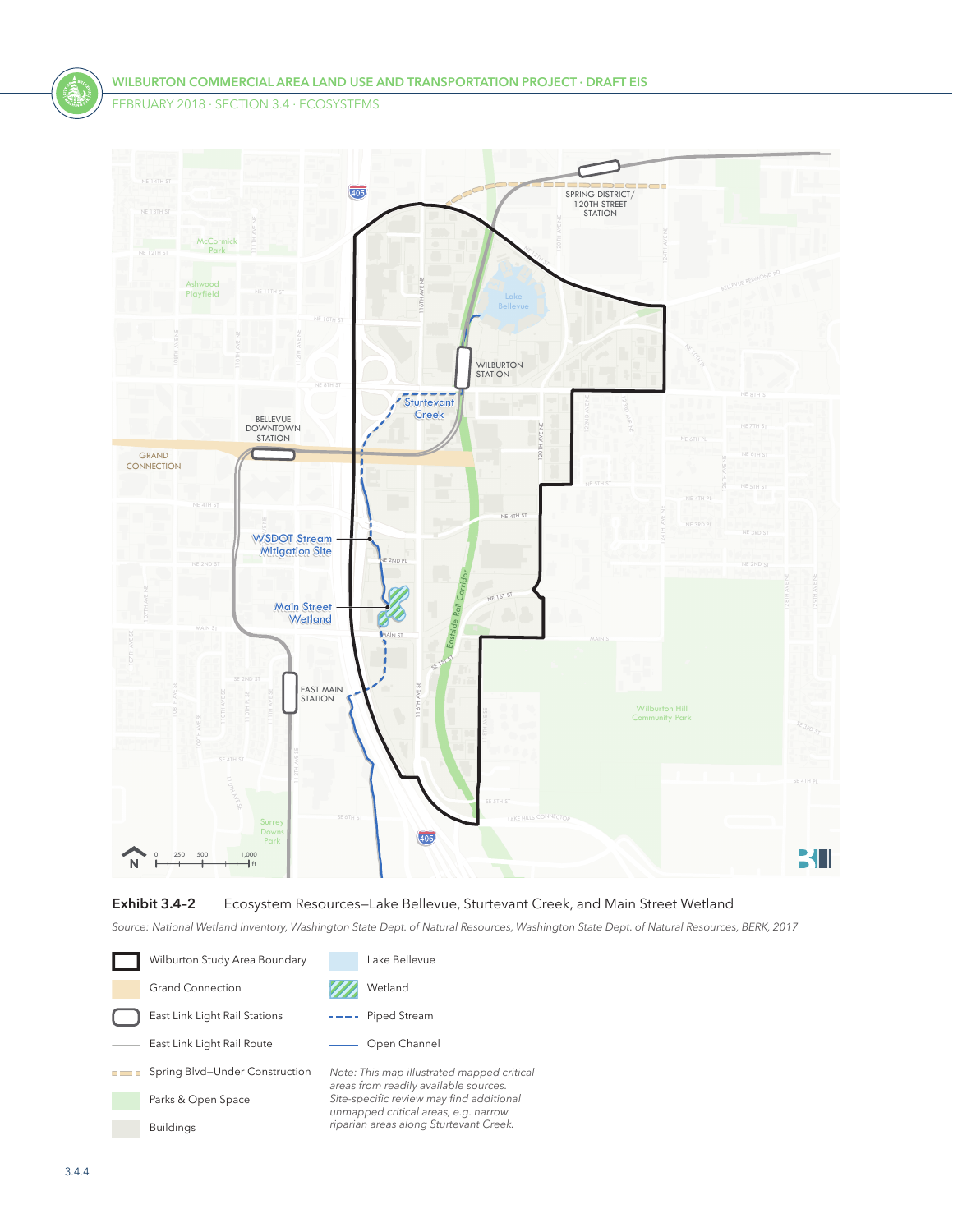SECTION 3.4 ⋅ Ecosystems ⋅ FEBRUARY 2018

## **AQUATIC RESOURCES AND WETLANDS**

Several sources were used to describe existing conditions of aquatic resources and wetlands in the Study Area, including the Wilburton Commercial Area Existing Conditions Report (City of Bellevue, 2016c), the East Link Project Final EIS, Appendix H3 Ecosystems Technical Report (Sound Transit, 2011c), and the I-405, NE 8th Street to SR 520 Improvement Project (WSDOT, 2008, 2017). Lake Bellevue with its perimeter fringe wetland is in the northern portion of the Study Area and forms the headwaters for Sturtevant Creek, the primary stream in the Study Area. Along Sturtevant Creek immediately south of NE 4th Street and east of the northbound off-ramp for NE 8th Street is a Washington State Department of Transportation (WSDOT) stream restoration site that provided mitigation for the I-405 Bellevue Braids project (Washington State Department of Transportation, 2017) . In the southwestern portion of the Study Area is a relatively large (approximately 4-acre) depressional wetland associated with Sturtevant Creek (Main Street Wetland).

#### **Lake Bellevue**

Since the early 1940's, Lake Bellevue's watershed has experienced substantial urban development. (City of Bellevue, 2016c) The lake fringe wetlands and the lake itself have been reduced in area and the underlying peat soil deposits have been covered by impervious surfaces causing a decrease in habitat and a decline in water quality. The result is a eutrophic lake that is over-enriched with nutrients, specifically phosphorus, which promotes cyanobacteria growth, diminishing the lake's ability to support beneficial uses, including fish use. The lake has long since exhausted its resiliency or capacity to assimilate nutrients resulting in excess phytoplankton, reduced dissolved oxygen (leading to odors), high water temperature in summer, and loss of aquatic habitat.

#### **Streams**

Sturtevant Creek drains much of the Study Area. Sturtevant Creek is designated as a Type F stream, which, according to the City of Bellevue Land Use Code (LUC 20.25H.075), means "all segments of waters that are not Type S Waters, and that contain fish or fish habitat, including waters diverted for use by a federal, state, or tribal fish hatchery from the point of diversion for one thousand five hundred feet or the entire tributary if the tributary is highly significant for protection of downstream water quality."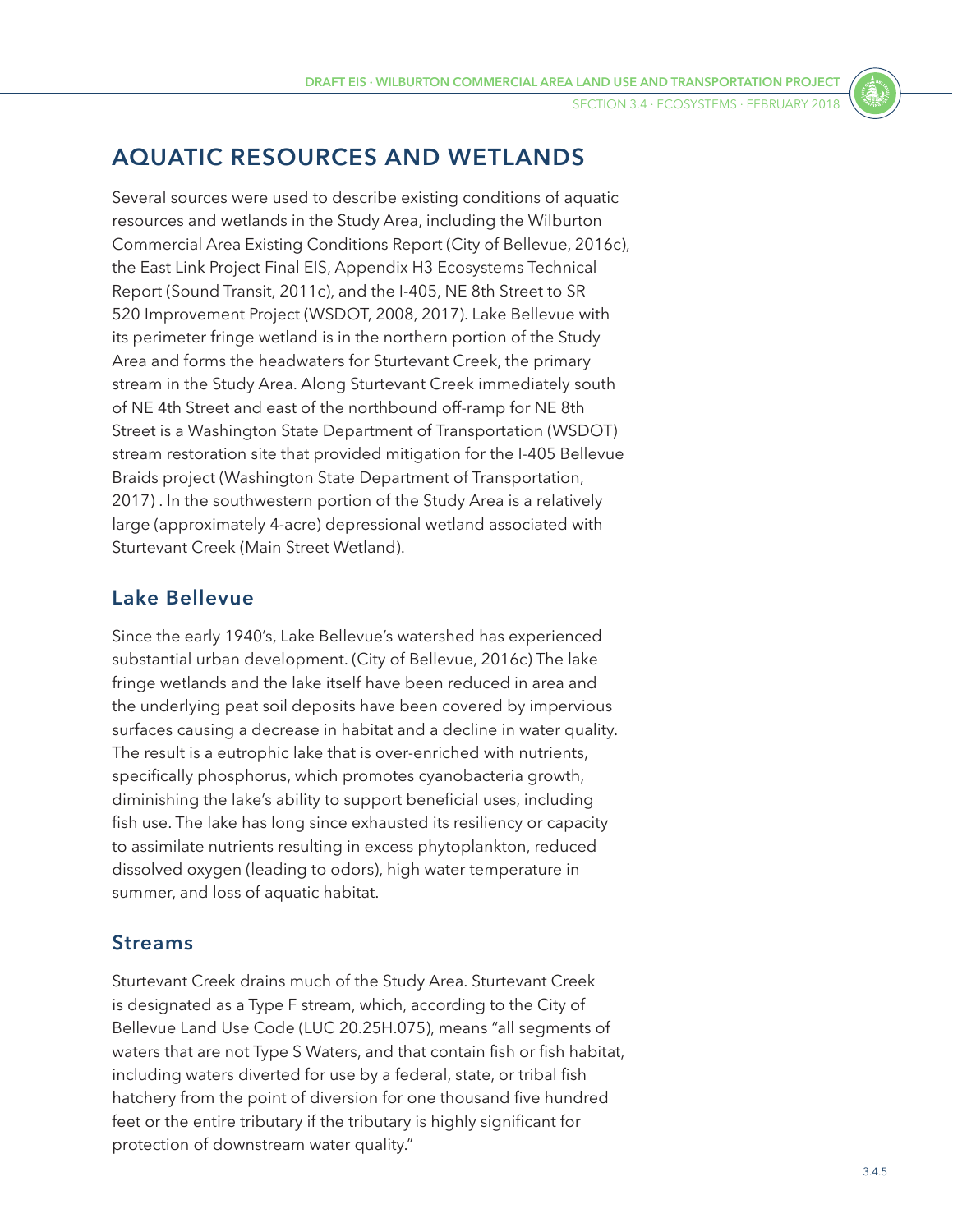Within the Study Area, Sturtevant Creek is approximately one mile long with roughly 60 percent having a piped or closed channel (see [Exhibit 3.4–1](#page-2-0)). Sturtevant Creek originates at the southwestern end of Lake Bellevue and flows south, adjacent to the ERC for approximately 600 feet before diverting into a pipe at approximately NE 8th Street. From there, Sturtevant Creek flows generally west/southwest along the east side of I-405 in alternating segments of closed pipes and narrow open channels. Sturtevant Creek daylights again north of NE 4th Street near the City-owned Lincoln Center property at 515 116th Avenue NE, and flows south in channelized form to a culvert under NE 4th Street and then through a large wetland complex to Main Street where it flows under the Lexus site and then westward under I-405.

After it crosses westward under I-405 via two 48-inch concrete culverts, Sturtevant Creek flows south to its confluence with Kelsey Creek and Mercer Slough. I-405 is currently considered a fish passage barrier based on WDFW SalmonScape maps (Washington Department of Fish and Wildlife, 2011) and the City's basin map for Sturtevant Creek. (City of Bellevue, 2009) Even if this fish barrier were to be removed, a perched culvert between Main Street and NE 2nd Place as well as the piped sections of Sturtevant Creek north and south of NE 8th Street may also be considered fish barriers. Although there are barriers preventing fish migration, the definition of a Type F stream indicates the potential presence of fish habitat.

#### **Wetlands**

Known wetlands in the Study Area include:

- Perimeter fringe wetland at Lake Bellevue.
- WSDOT stream mitigation site along Sturtevant Creek (Washington State Department of Transportation, 2017).
- Main Street wetland (City of Bellevue, 2003).

These wetlands are further described at right.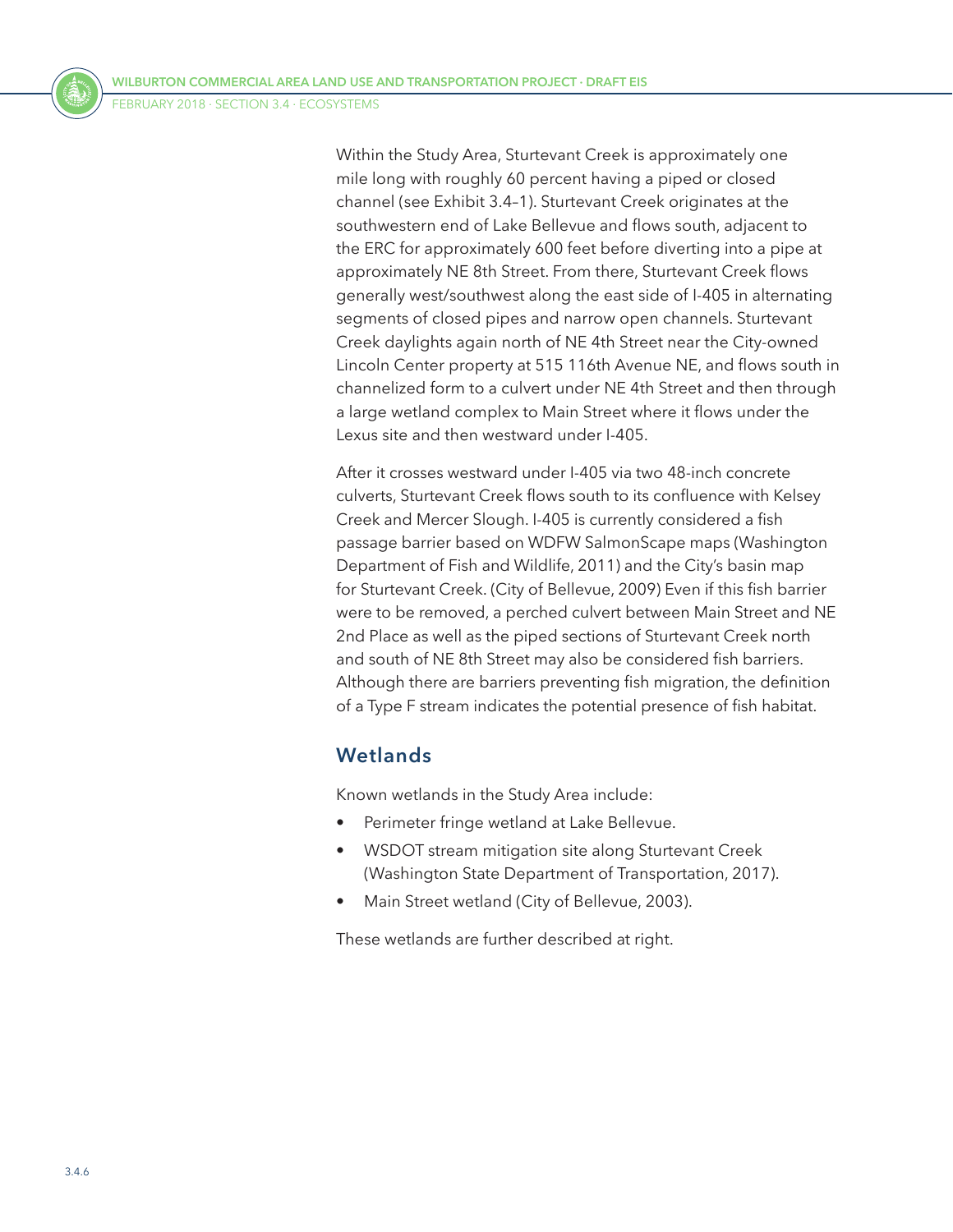#### **Perimeter Fringe Wetland at Lake Bellevue**

Lake Bellevue, which is approximately 10 acres in size, has a surrounding emergent and shrub fringe wetland consisting of vegetation such as water lily, cattail, bulrush, willow, and several noxious weeds (reed canarygrass and purple loosestrife).



*Fringe wetland with water lilies at Lake Bellevue (H.Ehlert/CH2M)*

#### **WSDOT Stream Mitigation Site**

This mitigation site consists of 200 linear feet of relocated stream channel and 0.34 acres of riparian buffer south of NE 4th Street and east of the I-405 northbound off ramp to NE 8th Street in downtown Bellevue. (Washington State Department of Transportation, 2017) This site was created to compensate for the loss of 0.04 acres of stream channel and 0.15 acres of riparian buffer due to road improvements at the I-405 and SR 520 interchange. Enhanced forested and scrub-shrub wetland areas are located on both sides of Sturtevant Creek at this site.



*WSDOT stream mitigation site along Sturtevant Creek, south of NE 4th Street and east of I-405 (H.Ehlert/CH2M)*

#### **Main Street Wetland**

This approximately four-acre shrub-forest-emergent depressional wetland is located at the northwestern corner of 116th Avenue NE and Main Street. Dominant vegetation consists of cottonwood, alder, willow, cattail, and reed canarygrass. Due to its size, location in the watershed, water quality functions, habitat functions, and buffer value to Sturtevant Creek, which flows through it, this wetland is likely a Category II wetland. (City of Bellevue, 2016c) The western part of the site was partially developed in the 1990s for an Extended Stay America Hotel. Recent beaver activity can be seen in and around this wetland.



*Main Street wetland north of Main Street and west of 116th Avenue NE (H.Ehlert/CH2M)*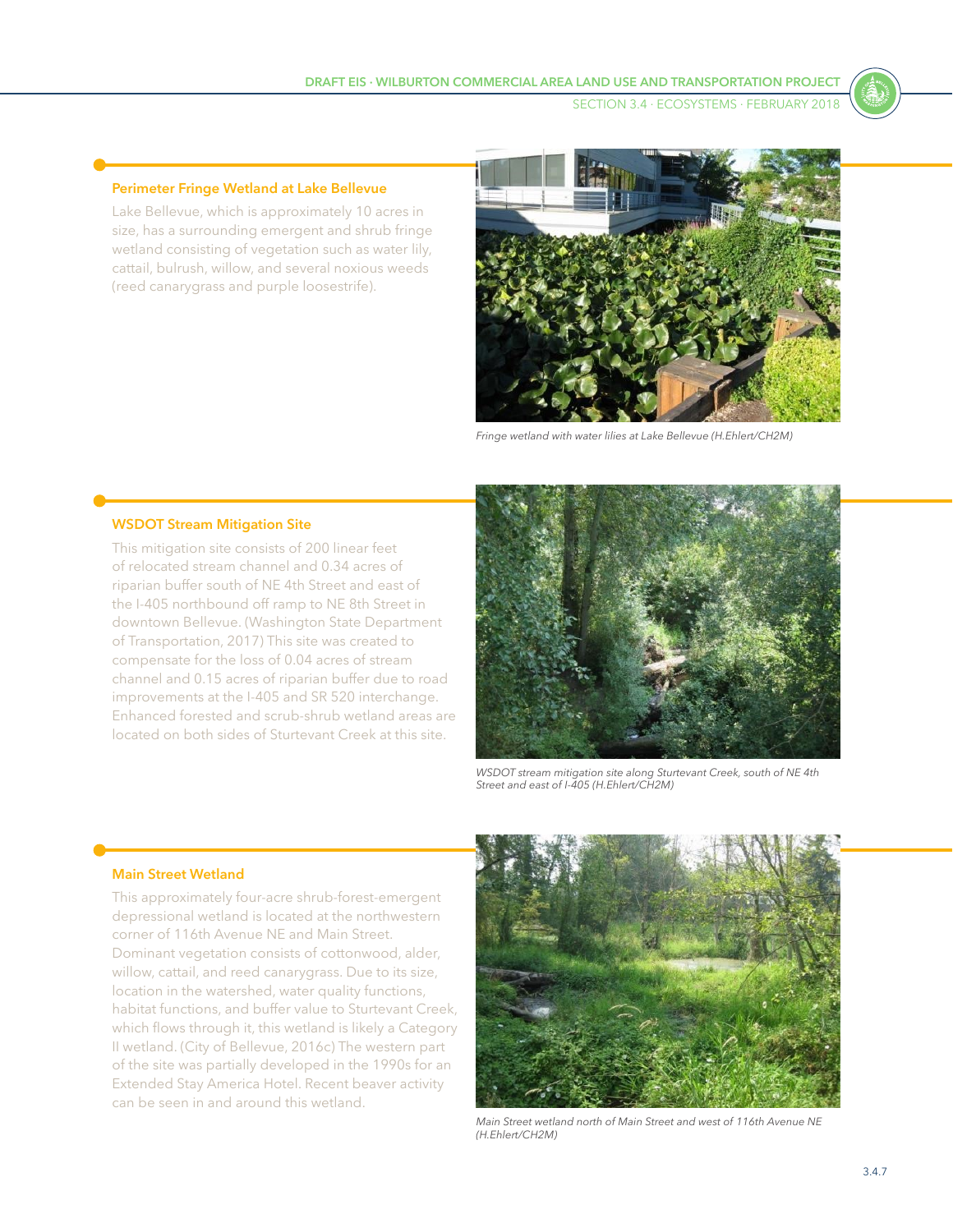No wetland ratings have been performed for these wetlands. Wetlands in Bellevue are classified into four categories (I, II, III, and IV). Currently, Bellevue relies on the 2004 rating system. However, Bellevue is in the process of adopting Washington State Wetland Rating System for Western Washington, Washington State Department of Ecology Publication Number 14-06-029, published in October, 2014 (Ecology 2014). Any future projects in the study area are anticipated to be compliant with the 2014 rating system which is described here.

- **Category I wetlands.** Category I wetlands are those that 1) represent a unique or rare wetland type; or 2) are more sensitive to disturbance than most wetlands; or 3) are relatively undisturbed and contain ecological attributes that are impossible to replace within a human lifetime; or 4) provide a high level of functions.
- **Category II wetlands.** Category II wetlands are difficult, though not impossible, to replace, and provide high levels of some functions. These wetlands occur more commonly than Category I wetlands, but still need a relatively high level of protection. Category II wetlands in western Washington include wetlands scoring between 51–69 points (out of 100) on the questions related to the functions present. Wetlands scoring 51–69 points were judged to perform most functions relatively well, or performed one group of functions very well and the other two moderately well.
- **Category Ill wetlands.** These are wetlands with a moderate level of functions, with scores between 30 and 50 points. They generally have been disturbed in some ways, and are often less diverse or more isolated from other natural resources in the landscape than Category II wetlands.
- **Category IV wetlands over 2500 square feet.** Category IV wetlands have the lowest levels of functions (scores less than 30 points) and are often heavily disturbed. These wetlands should be able to be replaced, and in some cases improved. However, experience has shown that replacement cannot be guaranteed in any specific case. These wetlands may provide some important functions, and also need to be protected.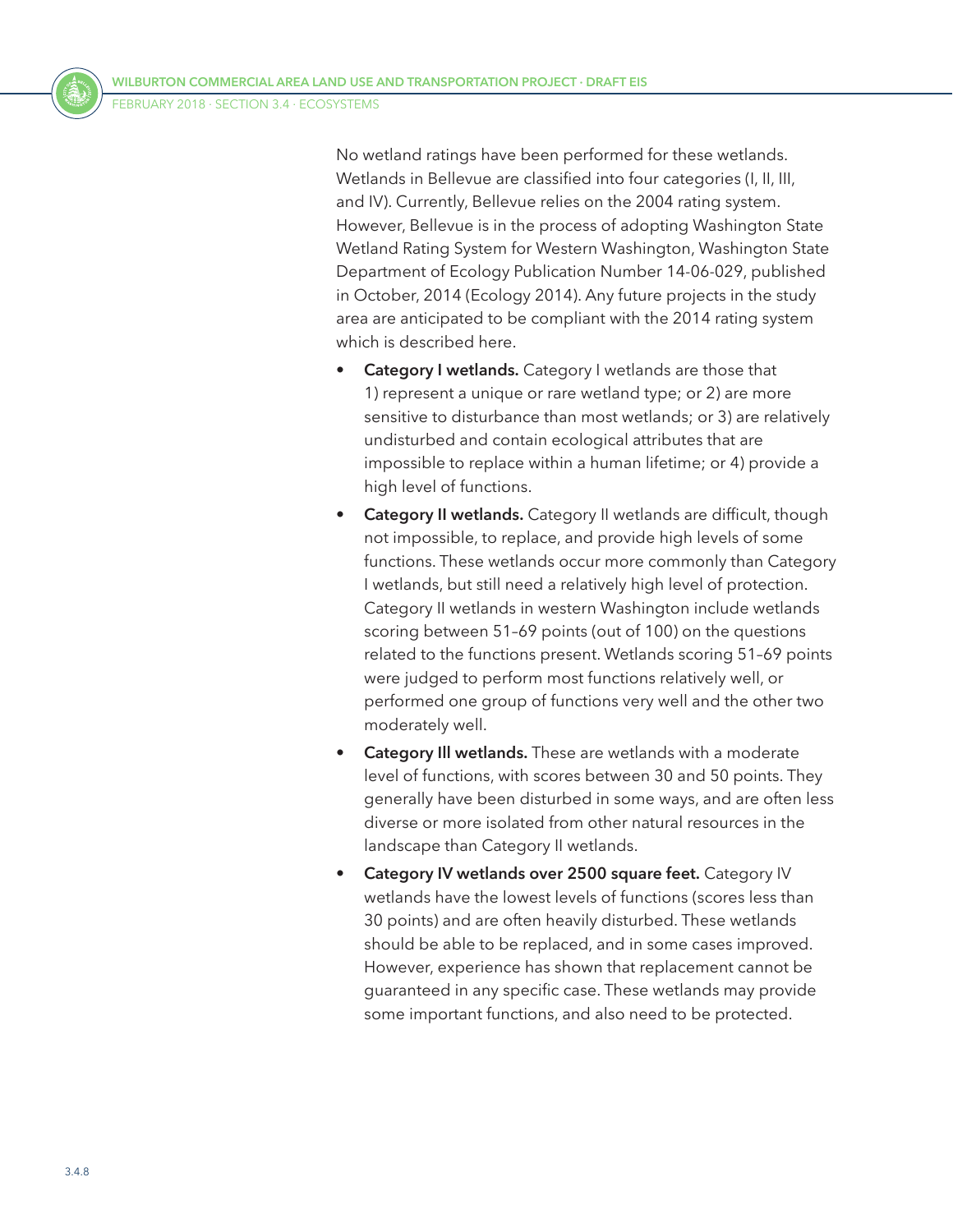Bellevue will be adopting an updated CAO in early 2018 as part of the Shoreline Master Program update. The code amendments have been approved by City Council Resolution No. 9152 and will go into effect when the Shoreline Master Plan update is approved by the Washington State Department of Ecology, which is expected in early 2018. The CAO amendments include adoption of the new wetland rating system (2014 update), as required by the Washington State Department of Ecology per BCC 20.25H and City Council Resolution No. 9152.

Wetland buffers are required to protect wetlands from adjacent development. Wetland buffer widths are based on the category and habitat score as determined in the wetland rating, as summarized in [Exhibit 3.4–3](#page-8-0).

#### <span id="page-8-0"></span>**Exhibit 3.4–3** Wetland Critical Area Buffers

| <b>CATEGORY AND WETLAND CHARACTERISTIC</b>              | <b>BUFFER WIDTH</b>                                      |  |  |
|---------------------------------------------------------|----------------------------------------------------------|--|--|
| Category I                                              |                                                          |  |  |
| Natural Heritage Wetland and Bogs-<br>Habitat Score 8-9 | 225'                                                     |  |  |
| Natural Heritage Wetland and Bogs-<br>All Others        | 190'                                                     |  |  |
| Forested                                                | Based on score for habitat<br>or water quality functions |  |  |
| Habitat Score of 8-9                                    | 225'                                                     |  |  |
| Habitat Score of 5-7                                    | 110'                                                     |  |  |
| Habitat Score of 3-4                                    | 75'                                                      |  |  |
| <b>Category II</b>                                      |                                                          |  |  |
| Habitat Score of 8-9                                    | 225'                                                     |  |  |
| Habitat Score of 5-7                                    | 110'                                                     |  |  |
| Habitat Score of 3-4                                    | 75'                                                      |  |  |
| <b>Category III</b>                                     |                                                          |  |  |
| Habitat Score of 8-9                                    | 225'                                                     |  |  |
| Habitat Score of 5-7                                    | 110'                                                     |  |  |
| Habitat Score of 3-4                                    | 60'                                                      |  |  |
| <b>Category IV</b>                                      |                                                          |  |  |
| All                                                     | 40'                                                      |  |  |

*Source: City of Bellevue Resolution No. 9152. Habitat score is based on Washington State Wetland Rating System for Western Washington, Washington State Dept. of Ecology Publication Number 14- 06-029, published in October, 2014.*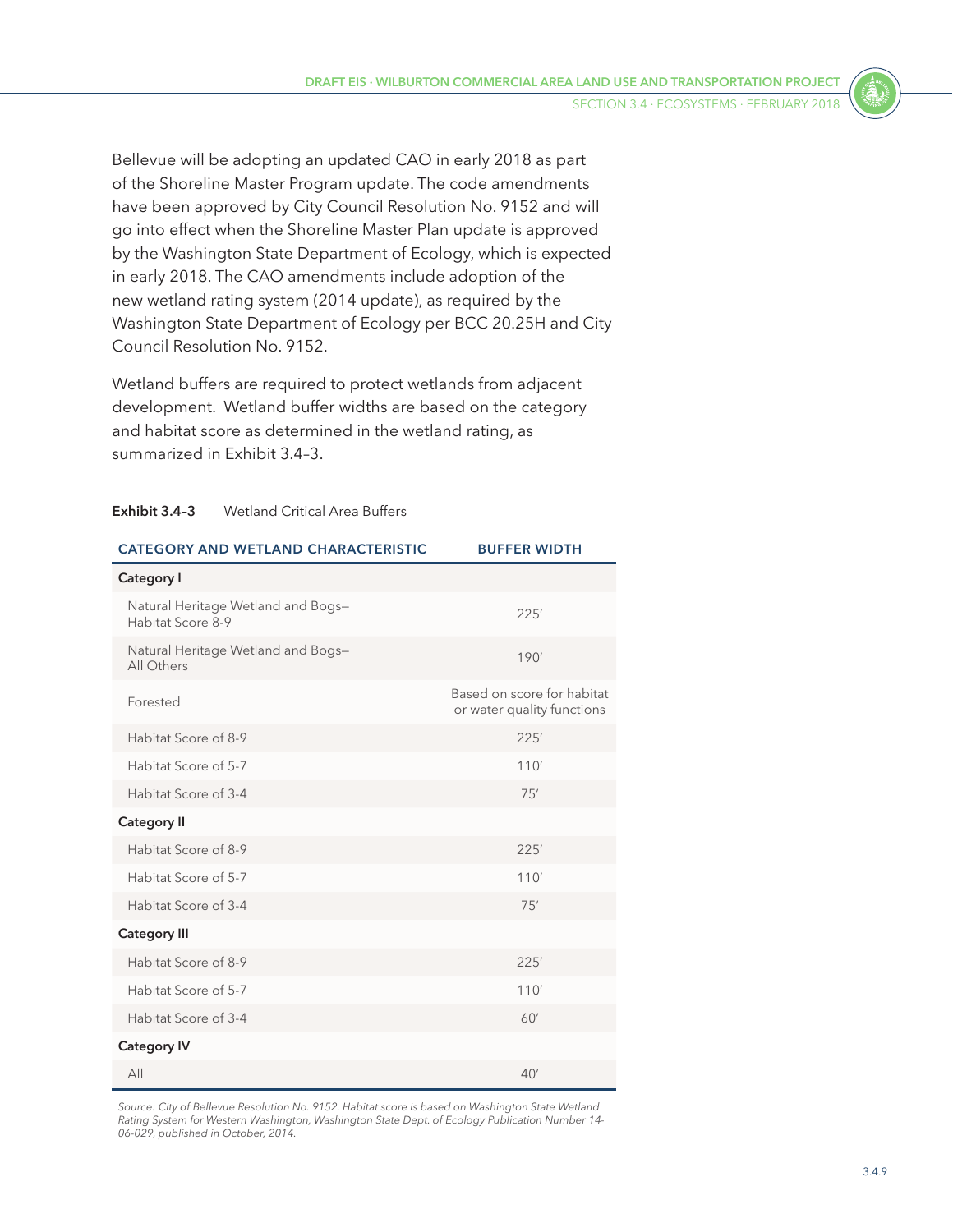

The wetland rating system is intended to differentiate wetlands based on:

- Sensitivity of wetland to disturbance.
- Rarity of the wetland.
- Ability to replace the wetland.
- Wetland functions provided.

If other wetlands are present in the Study Area, they have not yet been inventoried. Any proposed development would require a critical areas assessment including wetlands pursuant to federal, state, and local regulations.

Man-made wet areas in the Study Area, like the stormwater features in the interchange of I-405 and NE 8th Street, are not subject to regulations.

# **3.4.3 IMPACTS**

For the purposes of this EIS, thresholds of significance include:

The potential for degradation or loss of wetland, stream, or fish and wildlife habitat.

## **IMPACTS COMMON TO ALL ALTERNATIVES**

## **Short-Term and Long-Term Impacts**

If City regulations and recommended potential mitigation measures are implemented, then no significant unavoidable adverse impacts are anticipated in connection with any of the alternatives.

The Study Area is generally developed and impervious surfaces are approximately 80 percent. All alternatives involve some level of redevelopment in the Study Area. Based on existing development techniques, future development and redevelopment projects would likely affect entire parcels, however protections for critical areas on redevelopment sites would apply to all the alternatives.

Numerous regulations exist to reduce the potential environmental impacts of development and redevelopment projects (see ["Regulations and Commitments"](#page-15-0) below). These environmental regulations condition development proposals to first avoid or reduce potential impacts and then to mitigate impacts. The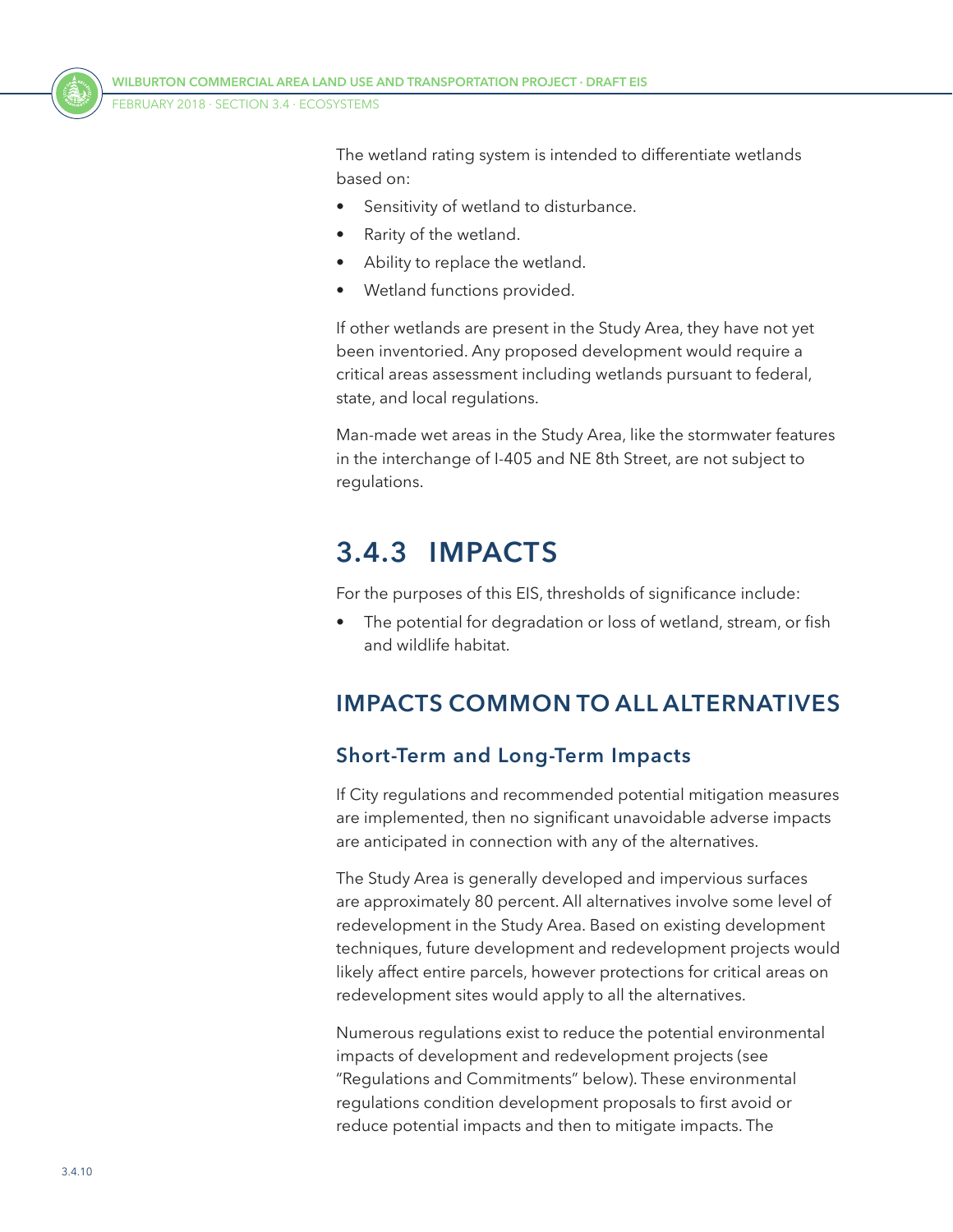following analysis assumes that impacts under all alternatives would arise from projects designed and implemented in accordance with all applicable regulations.

Development or redevelopment in the Study Area could result in direct and/or indirect impacts to ecosystem resources. Direct impacts within habitat areas such as reduction in wetlands or riparian areas may be less likely due to existing developed conditions in the Study Area. In addition, there are general requirements that redevelopment either meet current code/buffer standards or provide an equivalent or better level of critical area functions than with application of the code standards. This would apply under all the alternatives and would result in incremental improvements to critical areas and habitat as properties redevelop.

In addition, many of the existing developments within the Study Area are likely nonconforming to critical area buffers—especially Sturtevant Creek. Redevelopment of nonconforming sites could require either meeting current buffer standards or demonstrating equivalent or better critical area functions if not meeting the required buffer, especially for wetlands and open sections of stream. There is likely to be some level of incremental improvement to buffers and critical area functions with redevelopment on sites with critical areas, applicable under all alternatives.

Impacts to upland habitat would be less than significant due to the limited existing distribution and quality of such habitat in the Study Area. The side slopes along the ERC offer habitat value and a corridor for wildlife movement and connection to other habitats within and adjacent to the Study Area. See sideslopes in the steep slope maps in Section 3.1. The ERC will provide a recreation space and retain pervious landscaped areas like the sideslopes; equaling about 8.6 acres. See Section 3.3.

No impacts to wetlands are currently anticipated. Potential impacts to Sturtevant Creek may result from redevelopment proposals such as widening existing roads and/or constructing new road crossings. If such impacts to wetlands and/or stream were proposed to occur, they would be subject to the avoidance, minimization, and mitigation requirements set forth in federal and state laws and in the City's CAO. These regulatory requirements are sufficient to reduce potential impacts to wetlands such that residual impacts would be less than significant.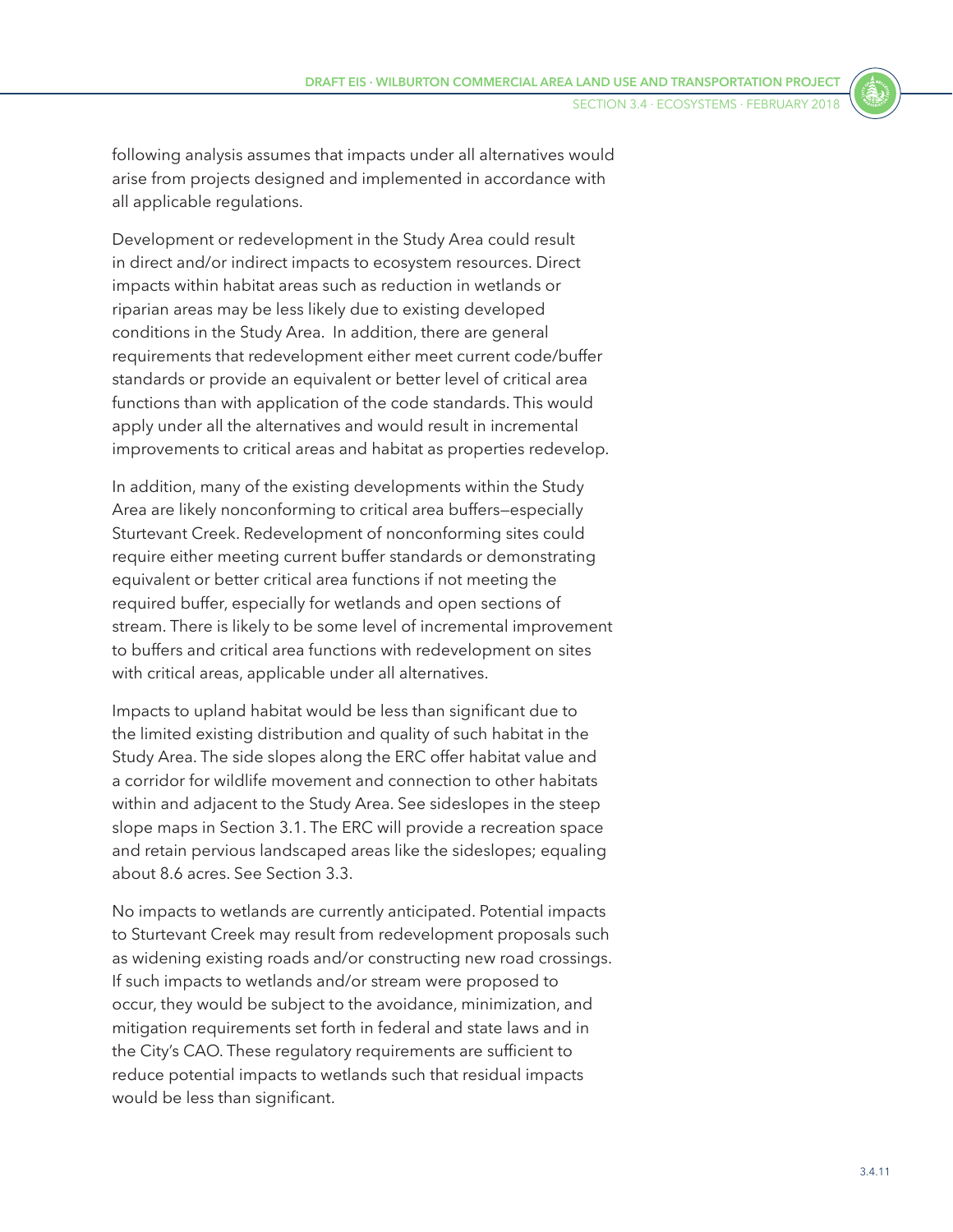Some projects could affect riparian habitat and would be subject to mitigation provisions of the City's CAO; compliance with those provisions would reduce residual impacts to a less-than-significant level.

Indirect impacts on habitat areas result from actions taken outside of the habitat areas. Redevelopment projects in the Study Area could have indirect impacts on aquatic habitat as a result of increased pollutant loading in stormwater runoff, described above in the water resources section. Currently, due to the high existing impervious surface coverage, almost all stormwater generated in the Study Area is conveyed to Sturtevant Creek; a small portion infiltrates to groundwater, is taken up by plants, or evaporates. New low-impact development requirements would increase on-site infiltration of stormwater, thereby reducing the amount currently conveyed to Sturtevant Creek

Opportunities may arise to consider daylighting sections of Sturtevant Creek that are currently in a pipe in the Study Area, and restoring riparian functions. Redevelopment plans may provide ecological benefits from creating an open-channel water feature on properties, particularly if the existing pipes do not currently allow fish passage. Redevelopment plans that trigger impacts to streams or wetlands may trigger the need to comply with fish passage requirements.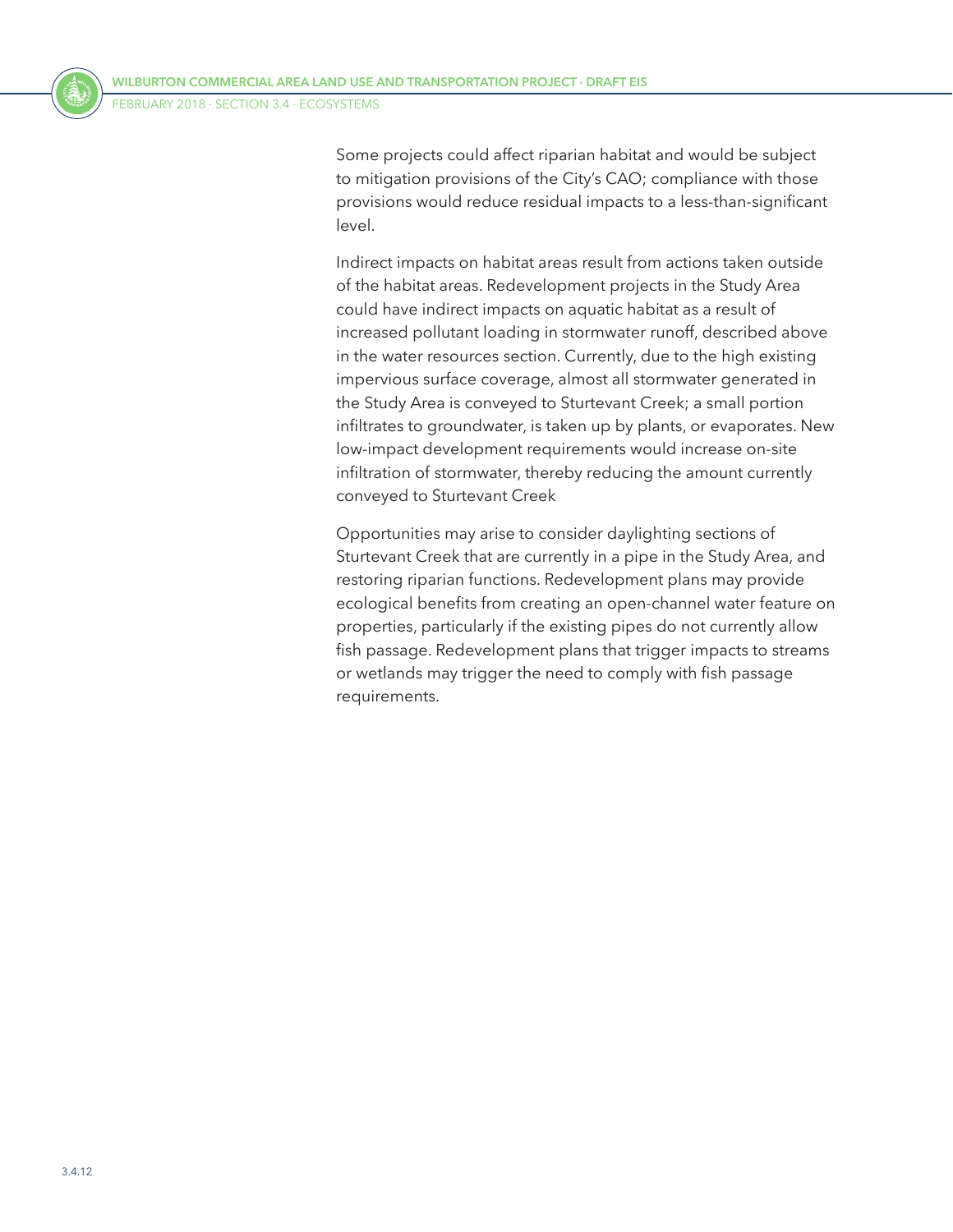SECTION 3.4 ⋅ Ecosystems ⋅ FEBRUARY 2018

## **PERFORMANCE MEASURES EVALUATION**

<span id="page-12-0"></span>As described in the Introduction, there are two performance standards for Ecosystems, shown in [Exhibit 3.4–4](#page-12-0) along with a summary of how each alternative performs. Following the Exhibit is an explanation of each standard.

#### **Exhibit 3.4–4** Evaluation Framework: Comparison of Alternatives—Ecosystems



#### **Stream/Lake Restoration/Connecting Habitats**

The No Action Alternative would not fully achieve the performance measures for stream and lake restoration and connecting habitats. With the greater density and visions for the neighborhood under Alternatives 1 and 2, there is a greater potential to restore the stream, lake, and wetland systems and habitats.

Impacts to critical areas from redevelopment may trigger stream, wetland, and/or lake enhancement restoration. As stated above, there is likely to be some level of incremental improvement to buffers and critical area functions with redevelopment on nonconforming sites with critical areas. In order to affect a system level improvement, the City could provide policies, concept plans, and incentives to promote stream daylighting or lakeshore enhancement such as through allowing increased density that could be transferred or relocated elsewhere onsite or in the neighborhood. Additional voluntary improvements may further enhance overall aesthetic quality of the redevelopment and of the overall neighborhood.

**Performance Measure**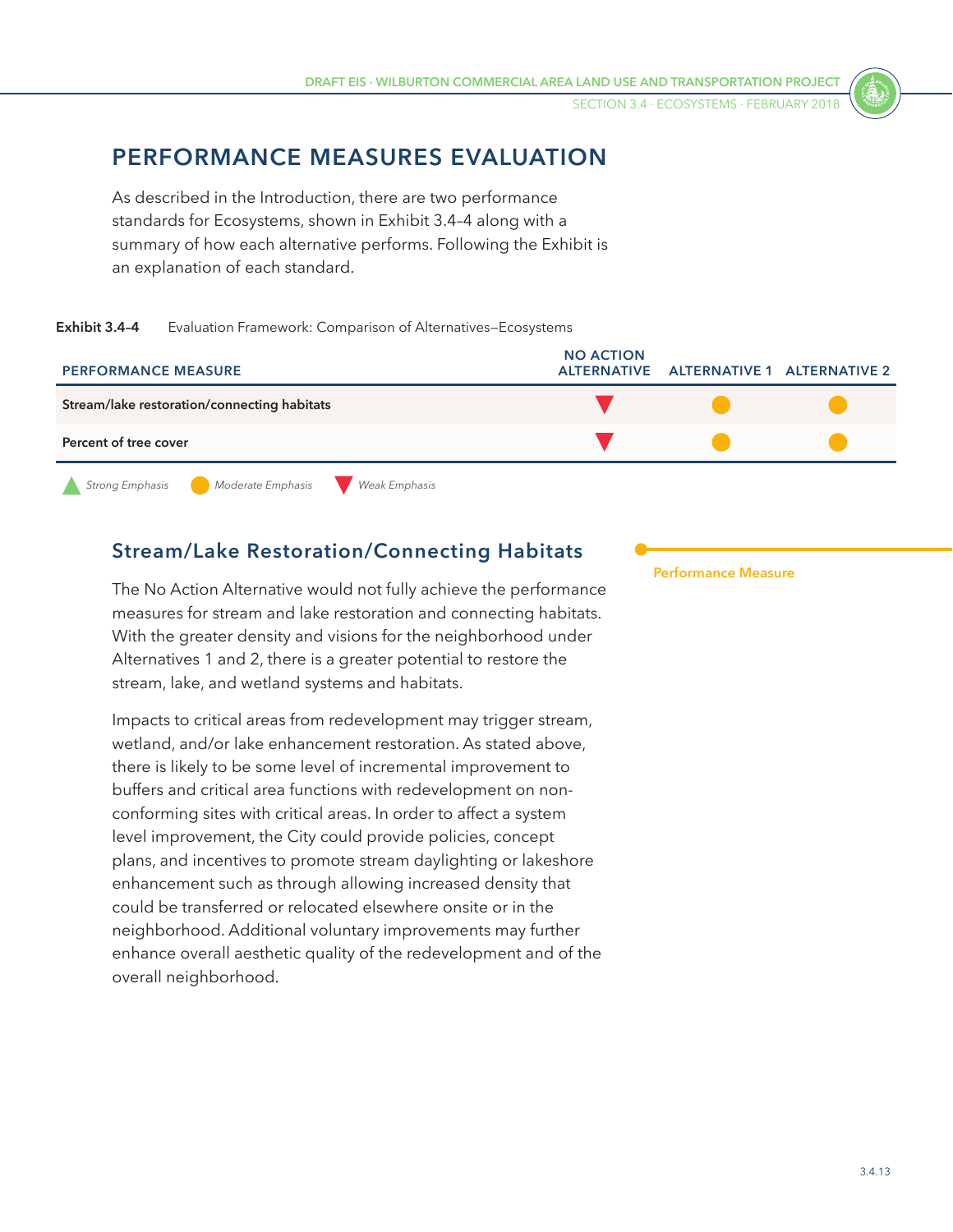

FEBRUARY 2018 ⋅ SECTION 3.4 ⋅ Ecosystems

#### **Performance Measure**

#### **Percent of Tree Cover**

The No Action Alternative does not have the same potential to increase tree cover because the Grand Connection is not included. The No Action Alternative also does not have the same transportation network assumptions, and the level of development is lower which likely translates into fewer opportunities and impact mitigation for new trees in the Study Area.

The Grand Connection options and Public Space options in Alternatives 1 and 2 would include new opportunities for tree cover. In addition, street grid improvements would likely include streetscape improvements that would add street trees and increase tree cover in the area. It is also anticipated that additional landscaping and tree plantings would be required with new development resulting in an increase in tree cover. This could be accomplished through incentives for open or public space. However, given the proposed densities the opportunities to greatly increase tree cover would be limited to distinct areas of open space, streetscapes, and the landscaping in new development.

#### **Performance Measures Evaluation— Grand Connection**

The most relevant performance standard for the Grand Connection is constructability, including challenges that Grand Connection options may encounter in relation to the ecosystem conditions and the development pattern proposed by Alternatives 1 and 2.

No constructability challenges for ecosystem resources are anticipated for the No Action Alternative because the Grand Connection would not be constructed.

Constructability challenges for ecosystem resources for Alternatives 1 and 2 may vary depending on which Grand Connection option is selected. For example, Grand Connection Option B (Linear Bridge) would occur where Sturtevant Creek is mostly within a culvert, and less likely to increase constructability challenges because construction may not disturb the culverted stream. Working in, over, or near a stream or its buffer could cause constraints for construction and timing (e.g., in-water work restrictions). Opportunities to restore stream and riparian habitat by daylighting sections of Sturtevant Creek that are currently in a pipe could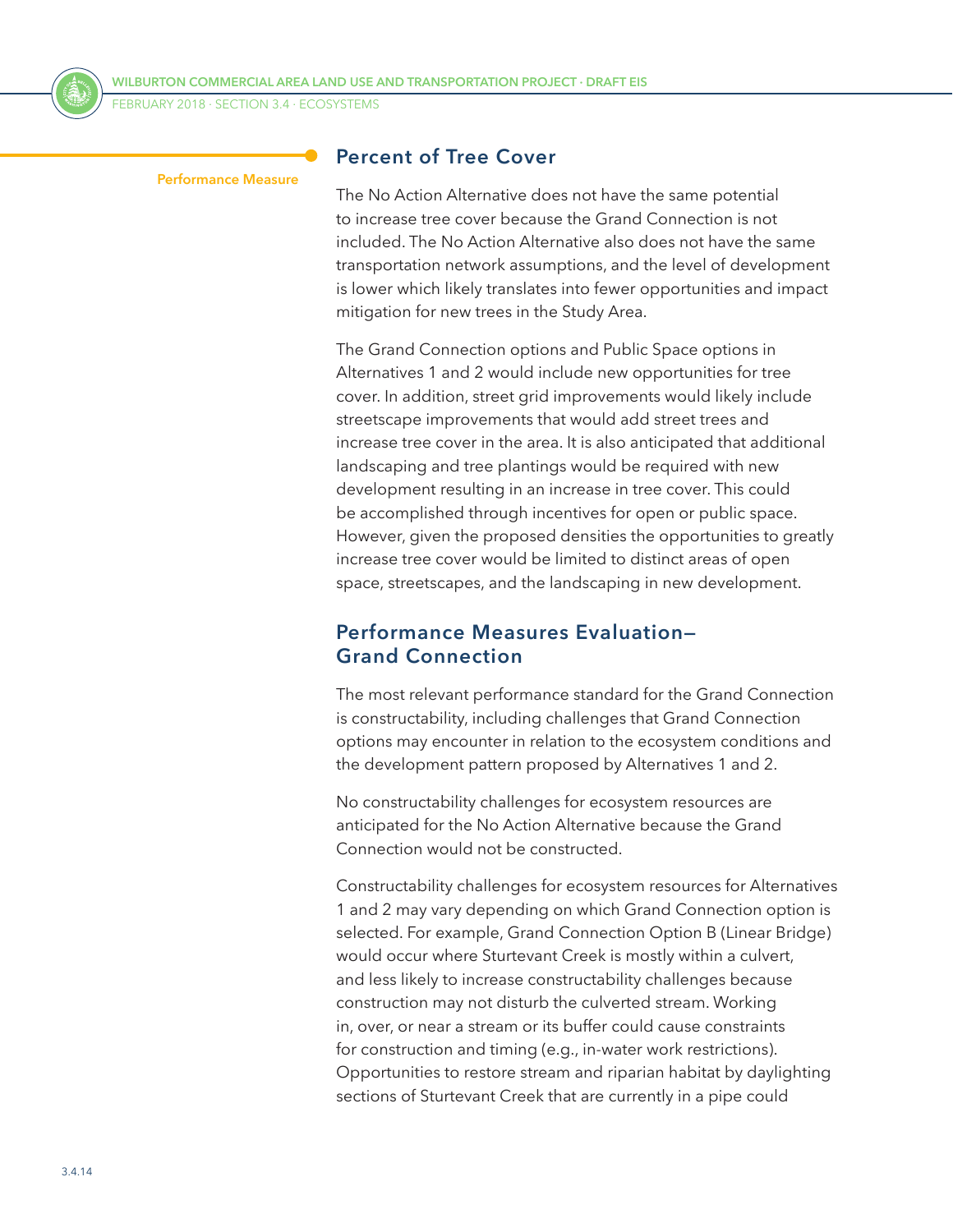possibly occur after other improvements are completed to minimize constructability challenges and possible impacts to the stream.

Grand Connection Options A (Sculptural Bridge) and C (Lid Park) may affect a greater length of Sturtevant Creek that is in an open channel (between NE 4th and NE 6th Streets), which could increase constructability challenges. Despite the potential shortterm constructability challenges, long-term benefits to ecosystem resources could result from enhancements to Sturtevant Creek.

# **IMPACTS OF THE NO ACTION ALTERNATIVE**

There are no additional impacts beyond those identified under Impacts Common to All Alternatives.

Because the Grand Connection would not be constructed for the No Action Alternative, no beneficial cumulative impacts to ecosystem resources are anticipated.

Beneficial cumulative impacts to portions of the natural network could result if the City parks plan recommendation for a neighborhood park were implemented and if some natural features were integrated, such as those identified in ERC Linear Park or Natural Network Public Space Options for the No Action Alternative.

# **IMPACTS OF ALTERNATIVE 1**

Beneficial cumulative impacts to portions of the natural network could result from the combination of the Grand Connection and ERC Linear Park or Natural Network Public Space Options for Alternative 1. These could include opportunities to improve the natural network by enhancing, daylighting, and utilizing the natural systems such as Lake Bellevue, riparian wetlands and uplands, and Sturtevant Creek as amenities, and incorporating native vegetation into landscaping.

# **IMPACTS OF ALTERNATIVE 2**

Beneficial impacts are the same as described for Alternative 1.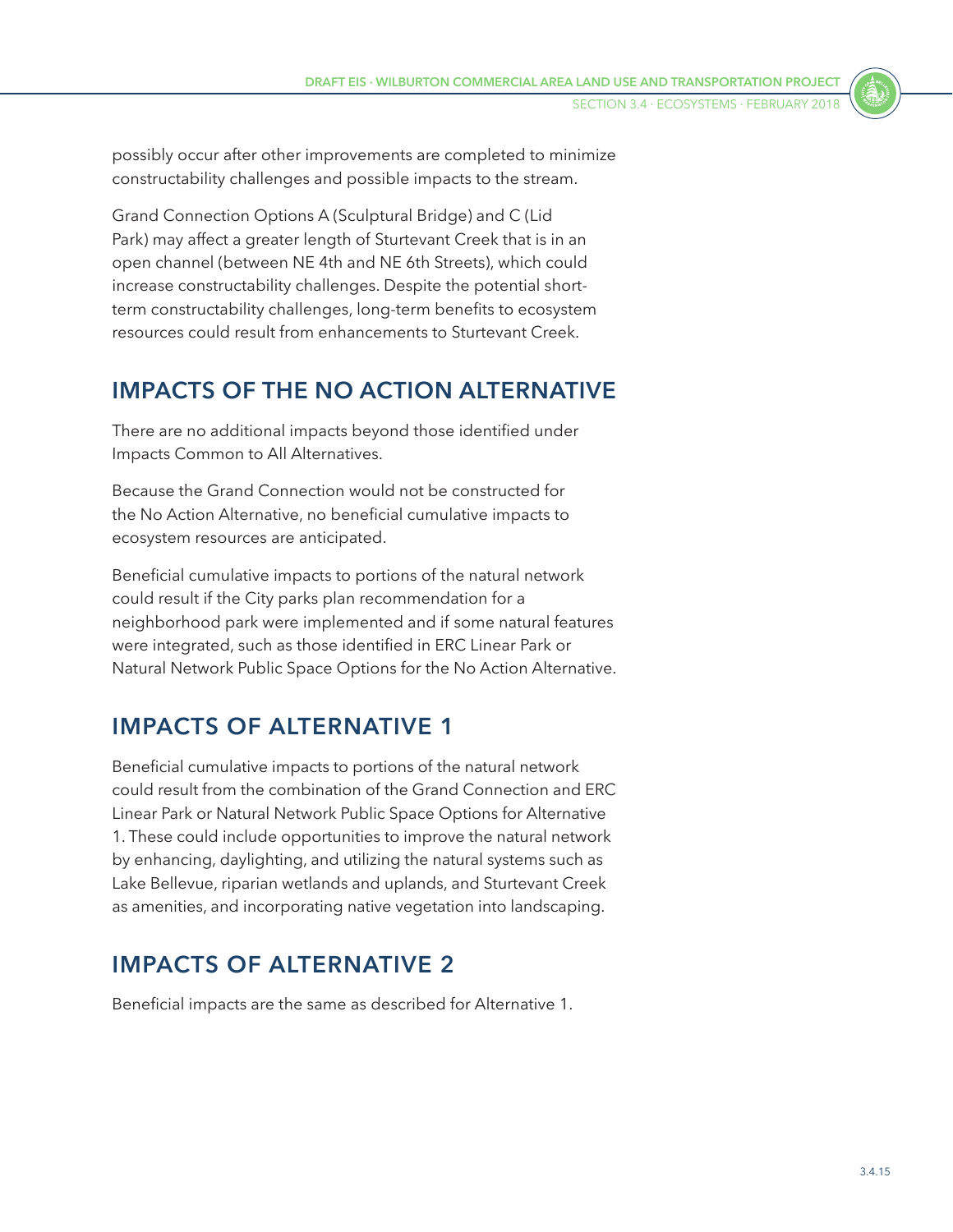FEBRUARY 2018 ⋅ SECTION 3.4 ⋅ Ecosystems



# **3.4.4 MITIGATION MEASURES**

## **INCORPORATED PLAN FEATURES**

Beneficial impacts to the natural network would result from the Grand Connection for Alternatives 1 and 2.

## <span id="page-15-0"></span>**REGULATIONS AND COMMITMENTS**

There are numerous existing applicable regulations intended to reduce the potential environmental impacts of development and redevelopment projects that would apply to all the alternatives. Bellevue City Code, and State and Federal laws establish environmental regulations and procedures that affect development and use of property. These regulations are meant to ensure impacts to the environment are avoided, minimized, documented, and mitigated. Established procedures provide opportunity for public notice and comment. Certain areas are designated as environmentally sensitive or "critical areas" that are protected from avoidable development impacts. Within the Study Area, the principal existing regulations that protect ecosystem resources include the following:

- **Federal Clean Water Act.** Federal review applies to any project affecting waters of the United States and thus requiring review by the U.S. Army Corps of Engineers. Such projects commonly must show that impacts have been minimized (including endangered species and cultural resources), and permit requirements often include mitigation for unavoidable impacts.
- **State of Washington Laws Pertaining to Waters of the State.** State review applies to any project affecting waters of the state and thus requiring review by Ecology and/or WDFW. Such projects also must show that impacts have been minimized and permit requirements often include mitigation for unavoidable impacts.
- **Bellevue Critical Areas Ordinance (CAO).** Critical areas are parts of the landscape afforded special protection because they provide unique environmental functions that are difficult, if not impossible, to replace. Bellevue's CAO protects six types of critical areas: Streams and riparian areas, wetlands, habitats for species of local importance, geological hazard areas, flood hazard areas, and shorelines. Buffers and structure setbacks are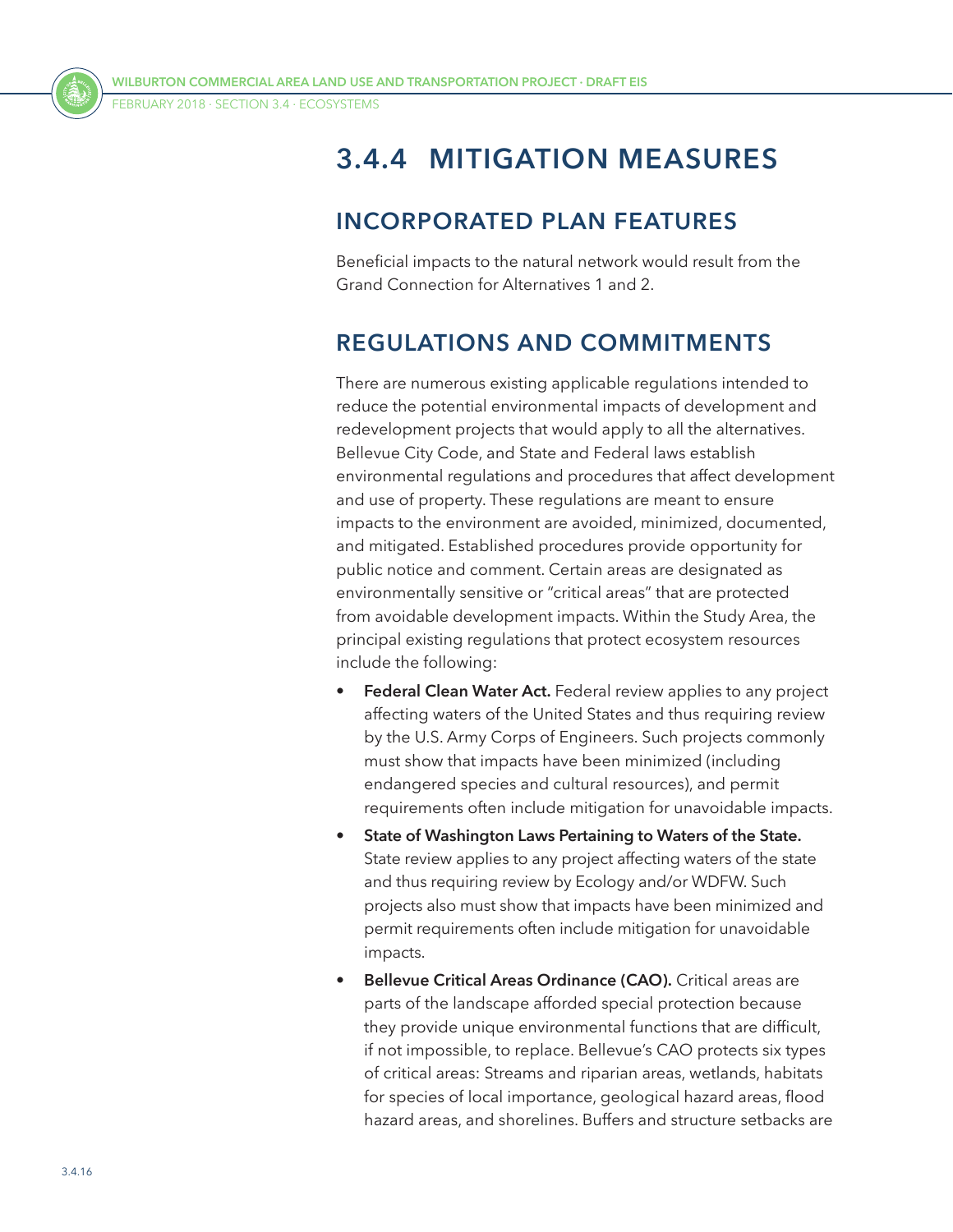then applied to the edges of these critical areas to protect their functions and values.

- **Stormwater Regulations.** The City ensures development complies with stormwater standards as described in the water resources section above.
- **Bellevue Comprehensive Plan.** Through land uses permits, the City ensures project compliance with environmental policies identified in the Comprehensive Plan.
- **Environmental Health Regulations.** The Model Toxics Control Act of the State of Washington sets forth prescribed limits of contamination that must be addressed by any disturbance, based on the type of activity and proposed use for a parcel. The standards for voluntary cleanup for lower levels of contaminants are incorporated into new development or redevelopment parcels that have been noted to have contamination potential.

These environmental regulations condition development proposals to avoid, minimize, and/or mitigate potential impacts. However, residual impacts commonly remain. For example, an area of upland wildlife habitat may not be protected if it does not qualify for protection under other regulations.

## **OTHER PROPOSED MITIGATION MEASURES**

- Mitigation measures would be developed as needed on a case-by-case basis related to specific redevelopment projects to comply with applicable federal, state, and City permitting requirements.
- The City may select a public space concept for the Study Area per Chapter 2. This would provide opportunities to improve the natural network by enhancing, exposing, and utilizing the natural systems such as Lake Bellevue, riparian wetlands and uplands, and Sturtevant Creek as amenities.
- Development that incorporates native vegetation into landscaping would also be desirable.